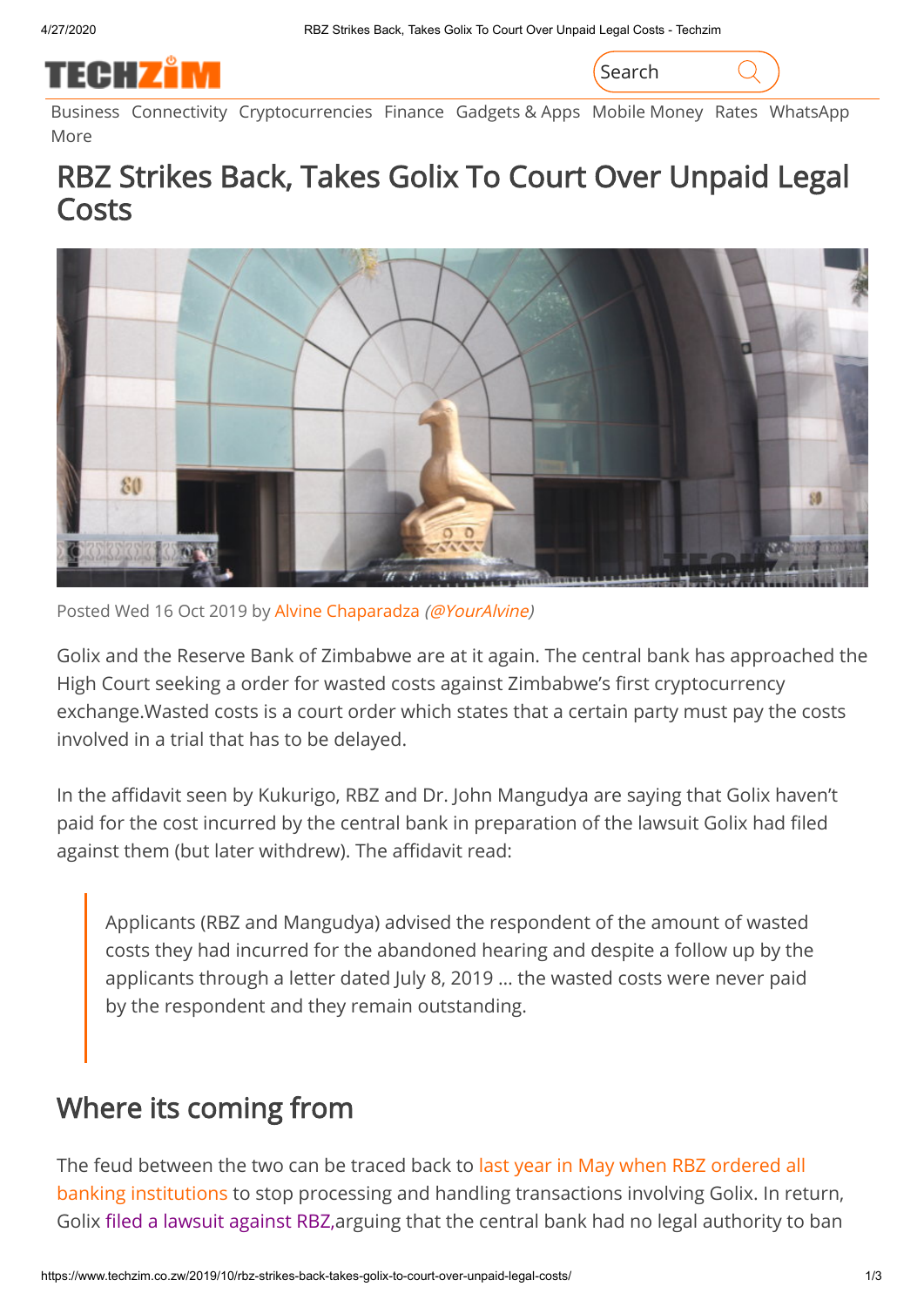cryptocurrencies, among other couple of reasons (arguments) presented before the High Court.

But two months ago, on the 5th of August, Golix inexplicably withdrew it's lawsuit against the RBZ. Then RBZ and Dr. Mangudya notified Golix of the amount of wasted costs they had incurred in preparation for the trial which never happened since Golix had withdrawn the lawsuit. However, Golix never paid for the wasted costs.

And here we are, RBZ is now suing Golix for not paying it's dues. RBZ reportedly didn't specify the amount of money it's owed by Golix.

# [Also read: After Golix, There's Now Cryptogem: A Local Peer](https://www.techzim.co.zw/2019/07/after-golix-theres-now-cryptogem-a-local-peer-to-peer-bitcoin-trading-platform/)to-peer Bitcoin Trading Platform

### Quick NetOne, Telecel, Africom, And Econet Airtime Recharge

| Number to recharge: | EcoCash number:<br>Airtime amount: |  |  |
|---------------------|------------------------------------|--|--|
|                     |                                    |  |  |
|                     |                                    |  |  |

If anything goes wrong, click [here](https://www.techzim.co.zw/airtime-queries/) to enter your query.

#### share

| λ<br>. . | ſε | n |  | m |
|----------|----|---|--|---|
|----------|----|---|--|---|



[Click to join a Techzim WhatsApp group:](https://chat.whatsapp.com/ECypDUOrinDLtSmUeHBkl5) <https://chat.whatsapp.com/ECypDUOrinDLtSmUeHBkl5>

If you find the group full, please notify us on  $+263$  715 071 199 and we'll update the link.

Posted in [Cryptocurrencies](https://www.techzim.co.zw/category/cryptocurrencies/) Tagged [Golix](https://www.techzim.co.zw/tag/golix/), Golix [lawsuit](https://www.techzim.co.zw/tag/golix-lawsuit-rbz/) RBZ, Golix [takes](https://www.techzim.co.zw/tag/golix-takes-rbz-to-court/) RBZ to court, Golix [wasted cost](https://www.techzim.co.zw/tag/golix-wasted-costs/)[s,](https://www.techzim.co.zw/tag/reserve-bank-of-zimbabwe-rbz/) Reserve Bank of Zimbabwe (RBZ)

```
\le PREVIOUS NEXT >
```